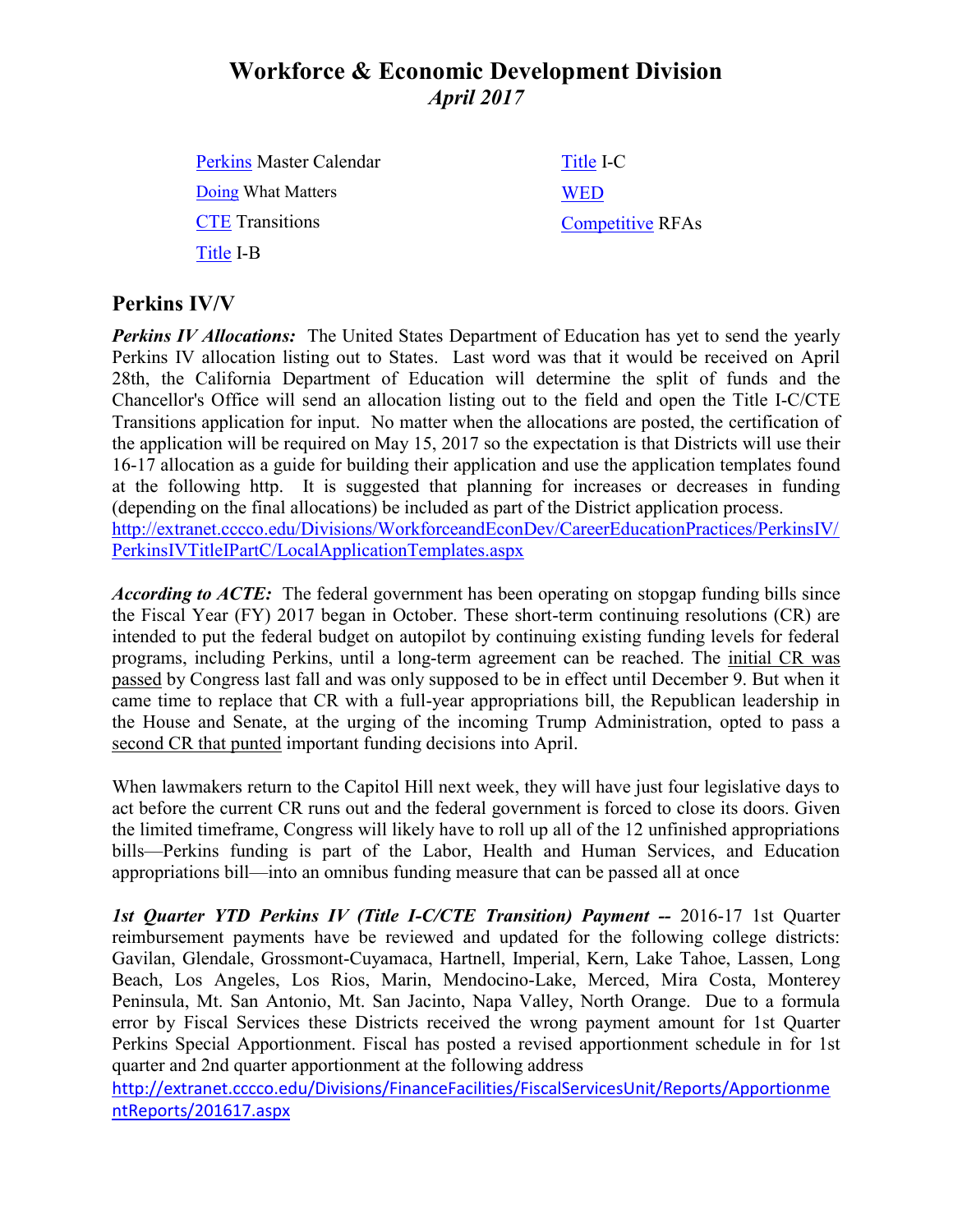*PERKINS V UPDATE:* The most recent update from Michael Brustein is that Perkin V interim year will be 2018-19 with Perkins V officially starting during fiscal year 2019-20.

**Quarterly Reporting** – Every quarter districts are required to report and certify their Perkins [Title](https://misweb02.cccco.edu/vtea/dba/logon.cfm) I-C, [CTE](https://misweb02.cccco.edu/ctetransitions/prod/logon.cfm) Transitions, and [Title](https://misweb02.cccco.edu/vteaib/prod/logon.cfm) I-B expenditures in the Year-To-Date Expenditures and Progress Report online system. The reporting schedule ensures that districts are reimbursed in a timely manner. The following reporting dates will apply for FY 2016-17.

- Third Quarter April 15, 2017
- Fourth Quarter July 15, 2017
- Final Claims August 31, 2017

Quarters District Certified Deadline

#### **Workforce Taskforce**

The following is an announcement of the last of three Webinars: The Strong Workforce Program provides \$200 million for career and technical education. Eighty-three percent of the funds are based on CTE FTES, unemployment rates, and job openings. Starting in 2017-18, 17% will be used to incentivize a focus on student completion and employment outcomes. This webinar will provide a detailed walk through of the new funding model including how student outcomes will be calculated, the results of data modeling on the proposed formula, and how resources will be allocated. You'll learn where to review core documentation about the model and have ample opportunity to ask questions.

<http://doingwhatmatters.cccco.edu/StrongWorkforce/SWPIncentiveFunding.aspx>

Tuesday, April 25 11:30-12:30 Matt Roberts, Chancellor's Office; Kathy Booth, WestEd; and Jane Patton, Academic Senate for California Community Colleges

**[Log on to CCC Confer](http://cccconfer.org/GoToMeeting?SeriesID=6664bc26-ccc1-428f-8034-42392ef6c6a8)**

Phone: Pin: 897587

## **Apprenticeship**

This memorandum is a formal notification of the intent to award the California Apprenticeship Initiative (CAI) – Pre-Apprenticeship Grant Program, RFA No. 16-192 for the Workforce and Economic Development Division of the California Community Colleges Chancellor's Office.

[http://extranet.cccco.edu/Portals/1/WED/WEDDRFA/RFA16-192/CA\\_16-192-](http://extranet.cccco.edu/Portals/1/WED/WEDDRFA/RFA16-192/CA_16-192-Intent%20to%20award%20memo.pdf) [Intent%20to%20award%20memo.pdf](http://extranet.cccco.edu/Portals/1/WED/WEDDRFA/RFA16-192/CA_16-192-Intent%20to%20award%20memo.pdf)

## **Adult Education Block Grant (AEBG)**

Link to the newest AEBG newsletter April 12th can be found at the following http and contains information on upcoming deliverables, details on CFAD submission, and a new AEBG Website Keyword Search Feature.

<http://archive.constantcontact.com/fs191/1114865855964/archive/1127674297560.html>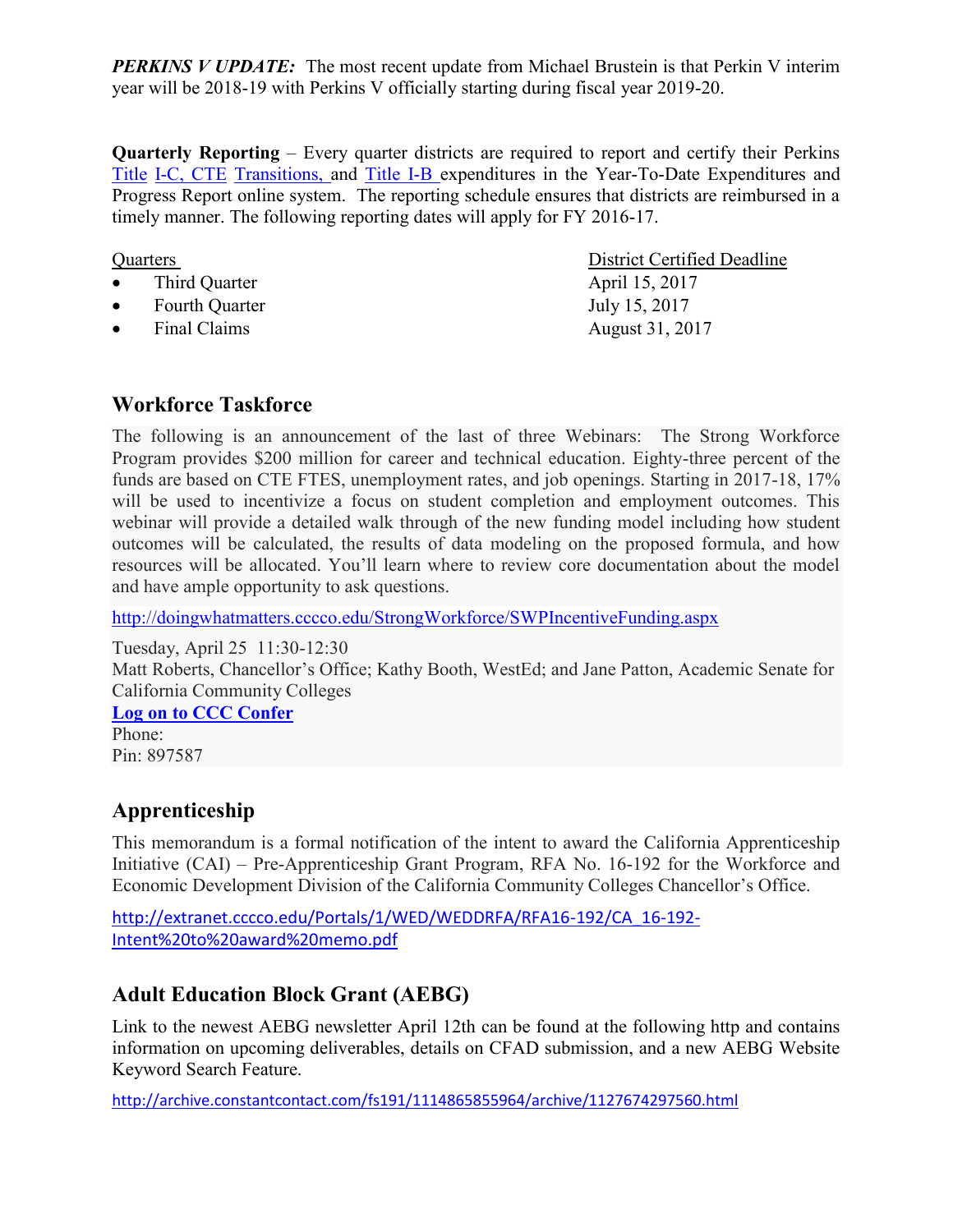The AEBG regional training series will cover student data collection requirements for AEBGfunded students. The morning session will cover policy guidance and the afternoon will cover the technical submission of the data. The following are those session still available as of 4/20/17:

- Mt. Diablo on April 25
- Huntington Beach on May 19

[https://www2.casas.org/online\\_registration/](https://www2.casas.org/online_registration/)

### **Other**

*Innovation Awards:* California's 2016-17 budget includes \$25 million for the Awards for Innovation in Higher Education program. This year's awards recognized California districts and colleges that help reduce the time it takes students to complete degrees and credentials, reduce the total cost of attendance for students, or do both. The legislation specifically highlights the state's interest in efforts to:

- Redesign curriculum and instruction, such as the implementation of three-year bachelor's degrees.
- Allow students to make progress toward completion of degrees and credentials based on their demonstration of knowledge and competencies, including skills acquired through military training, prior learning, and prior experiences.
- Create programs that make college more affordable by making financial aid and other supports and services more accessible, including by increasing the number of students who apply for these programs, or by reducing the costs of books and supplies.

The committee selected the following award winners:

#### *\$2 million awards*

- Cuesta College
- Evergreen Valley College
- Los Angeles Trade-Technical College
- Los Rios Community College District
- Palomar Community College District
- Riverside Community College District
- Santa Monica Community College District
- Shasta College
- Sierra College
- South Orange Community College District
- West Hills Community College District

#### *\$1 million awards*

- Laney College
- Los Angeles Valley College
- West Hills Community College District

*New World of Work*: At the end of last year, NWoW was designated as a "project in common" by the California Community Colleges Chancellor's Office Doing What MATTERS program. This means NWoW is available to all 113 CA Community Colleges, as well as partner organizations across the state and country in Employability Skills Resources, 21st Century Skills, Futurecasting, Work Based Learning, and Digital Badges.<https://www.newworldofwork.org/>